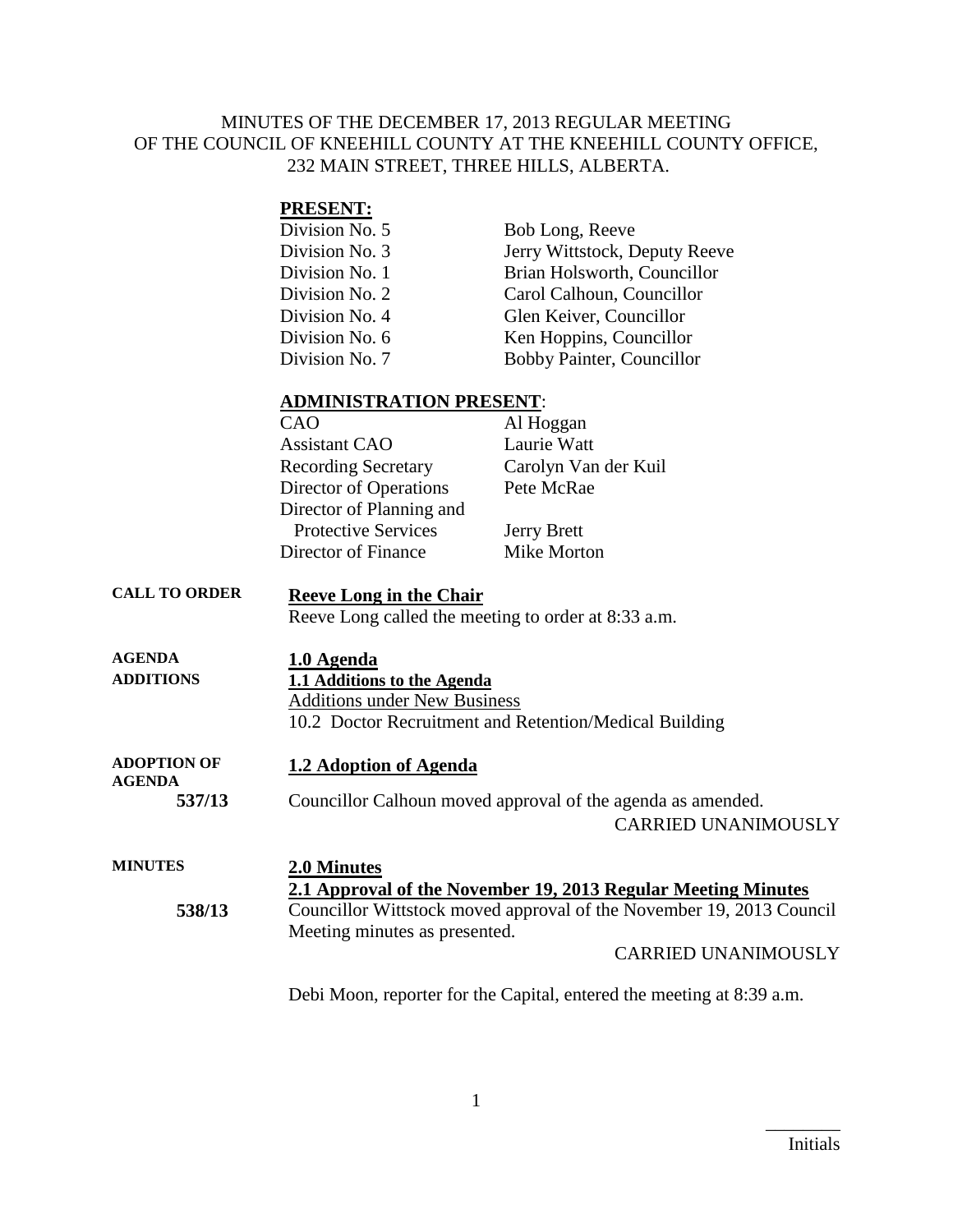| <b>NEW BUS</b>                                     | <b>8.0 New Business</b>                                                                                                                                                                                                                                                                                                                                                 |
|----------------------------------------------------|-------------------------------------------------------------------------------------------------------------------------------------------------------------------------------------------------------------------------------------------------------------------------------------------------------------------------------------------------------------------------|
| <b>BMO FARM</b>                                    | 8.8 BMO Bank of Montreal Farm Family Award                                                                                                                                                                                                                                                                                                                              |
| <b>FAMIILY AWARD</b><br>539/13                     | Councillor Hoppins moved to table this agenda item until later in the<br>meeting.                                                                                                                                                                                                                                                                                       |
|                                                    | <b>CARRIED</b>                                                                                                                                                                                                                                                                                                                                                          |
| <b>OPERATIONS</b><br><b>POLICY #14-1</b><br>540/13 | <b>4.0 Operations</b><br>4.1 Policy #14-1, Compensation for Crop and Land Damage<br>Councillor Wittstock moved that Council approve Policy# 14-1, Water<br>and Utilities, Compensation for Crop and Land Damages as amended.<br><b>CARRIED UNANIMOUSLY</b>                                                                                                              |
| <b>POLICY #14-2</b><br>541/13                      | 4.2 Policy # 14-2, Equity Water-Excess Costs<br>Councillor Calhoun moved that Council delete Policy #14-2, Equity<br>Water-Excess Costs from the Water and Utilities list of policies.<br><b>CARRIED UNANIMOUSLY</b>                                                                                                                                                    |
| <b>POLICY #14-3</b><br>542/13                      | 4.3 Policy #14-3, Equity Water-Hook Up Costs<br>Councillor Keiver moved that Council delete Policy #14-3, Equity<br>Water-Hook Up Costs from the Water and Utilities list of policies.<br><b>CARRIED UNANIMOUSLY</b>                                                                                                                                                    |
| <b>POLICY #14-4</b><br>543/13                      | 4.4 Policy #14-4, Equity – Original Boundaries<br>Councillor Hoppins moved that Council delete Policy #14-4, Equity-<br>Original Boundaries from the Water and Utilities list of policies.<br><b>CARRIED UNANIMOUSLY</b>                                                                                                                                                |
| <b>POLICY #14-5</b><br>544/13                      | 4.5 Policy #14-5, Equity Phase I Boundaries<br>Councillor Calhoun moved that Council delete Policy #14-5, Equity<br>Phase I Boundaries from the Water and Utilities list of policies.<br><b>CARRIED UNANIMOUSLY</b>                                                                                                                                                     |
| <b>OPER REPORT</b>                                 | <b>4.6 Operations Report</b><br>Council directed Administration to formulate a letter to water users that if<br>there should be a power outage, water will be available because all of the<br>water reservoirs in Kneehill County now have back- up generators but if<br>your home has a power outage it may affect the operation of your home<br>sewage septic system. |
| 545/13                                             | Councillor Holsworth moved that Council receive the Operations Report<br>as presented.<br>CARRIED UNANIMOUSLY                                                                                                                                                                                                                                                           |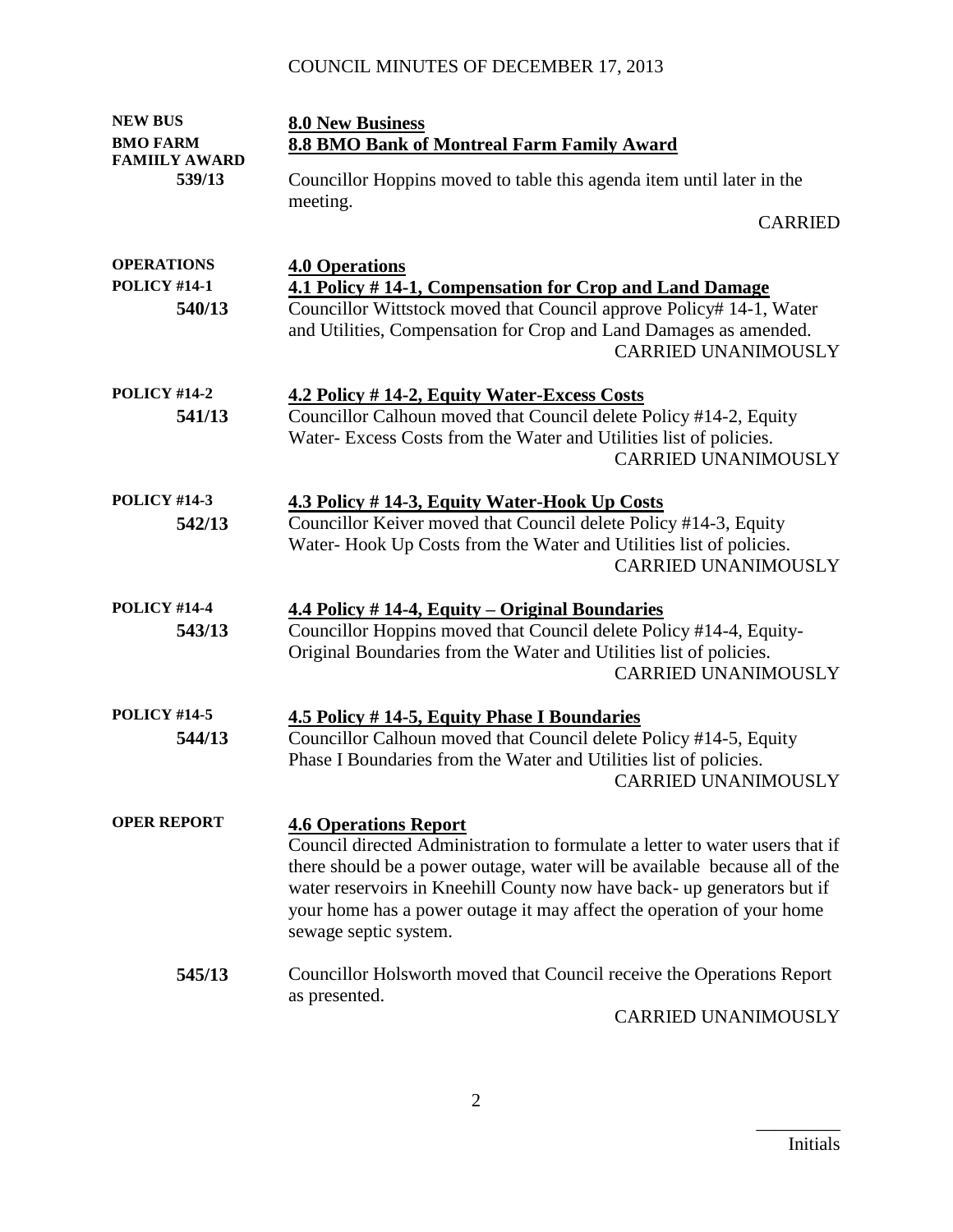| 2014 ROAD STUDY<br>546/13                             | 4.7 2014 Road Master Study<br>Councillor Wittstock moved that Council receive for information.<br><b>CARRIED UNANIMOUSLY</b>                                                                                                                                                                                                    |
|-------------------------------------------------------|---------------------------------------------------------------------------------------------------------------------------------------------------------------------------------------------------------------------------------------------------------------------------------------------------------------------------------|
|                                                       | The meeting recessed from 9:15 a.m. to 9:24 a.m.                                                                                                                                                                                                                                                                                |
| <b>FINANCE</b><br><b>CAPITAL EQUIP</b><br><b>PLAN</b> | <b>5.0 Finance</b><br>5.1 2014 Capital Equipment Replacement Plan                                                                                                                                                                                                                                                               |
| 547/13                                                | Councillor Holsworth moved that Council hereby approves the 2014<br>Capital Equipment Replacement Plan as presented.<br><b>CARRIED UNANIMOUSLY</b>                                                                                                                                                                              |
| <b>CAPTIAL BUDGET</b><br>548/13                       | <b>5.2 Capital Budget</b><br>Councillor Holsworth moved that Council hereby approves the 2014<br>Capital Budget as presented.                                                                                                                                                                                                   |
|                                                       | <b>CARRIED UNANIMOUSLY</b>                                                                                                                                                                                                                                                                                                      |
| <b>BYLAW#1666</b><br>549/13                           | 5.3 Bylaw #1666- Gamble Benefitting Service Connection Fee<br>That Councillor Calhoun moved first reading of Bylaw 1666, repealing<br>Bylaw 1659 and amending Bylaw 1590 the Benefitting Service<br>Connection Fee for the Gamble Water Service Area project by amending<br>Schedule "B".                                       |
|                                                       | <b>CARRIED UNANIMOUSLY</b>                                                                                                                                                                                                                                                                                                      |
| 550/13                                                | That Councillor Wittstock moved second reading of Bylaw 1666.<br><b>CARRIED UNANIMOUSLY</b>                                                                                                                                                                                                                                     |
| 551/13                                                | That Councillor Hoppins moved consideration to hold third reading be<br>given to Bylaw 1666.                                                                                                                                                                                                                                    |
|                                                       | <b>CARRIED UNANIMOUSLY</b>                                                                                                                                                                                                                                                                                                      |
| 552/13                                                | That Councillor Calhoun moved third reading to Bylaw 1666.<br><b>CARRIED UNANIMOUSLY</b>                                                                                                                                                                                                                                        |
| 553/13                                                | That Councillor Calhoun moved that Council approve the refund of the<br>special benefitting tax for 2013 to Roll # 2923361200.<br><b>CARRIED UNANIMOUSLY</b>                                                                                                                                                                    |
|                                                       |                                                                                                                                                                                                                                                                                                                                 |
| <b>BYLAW#1667</b><br>554/13                           | 5.4 Bylaw #1667- Linden North, Benefitting Service Connection Fee<br>That Councillor Wittstock moved first reading of Bylaw 1667, repealing<br>Bylaw 1660 and Bylaw 1623 and amending Bylaw 1533 the Benefitting<br>Service Connection Fee for the Linden North-Phase 1 Water Service<br>Area project by amending Schedule "B". |
|                                                       | CARRIED UNANIMOUSLY                                                                                                                                                                                                                                                                                                             |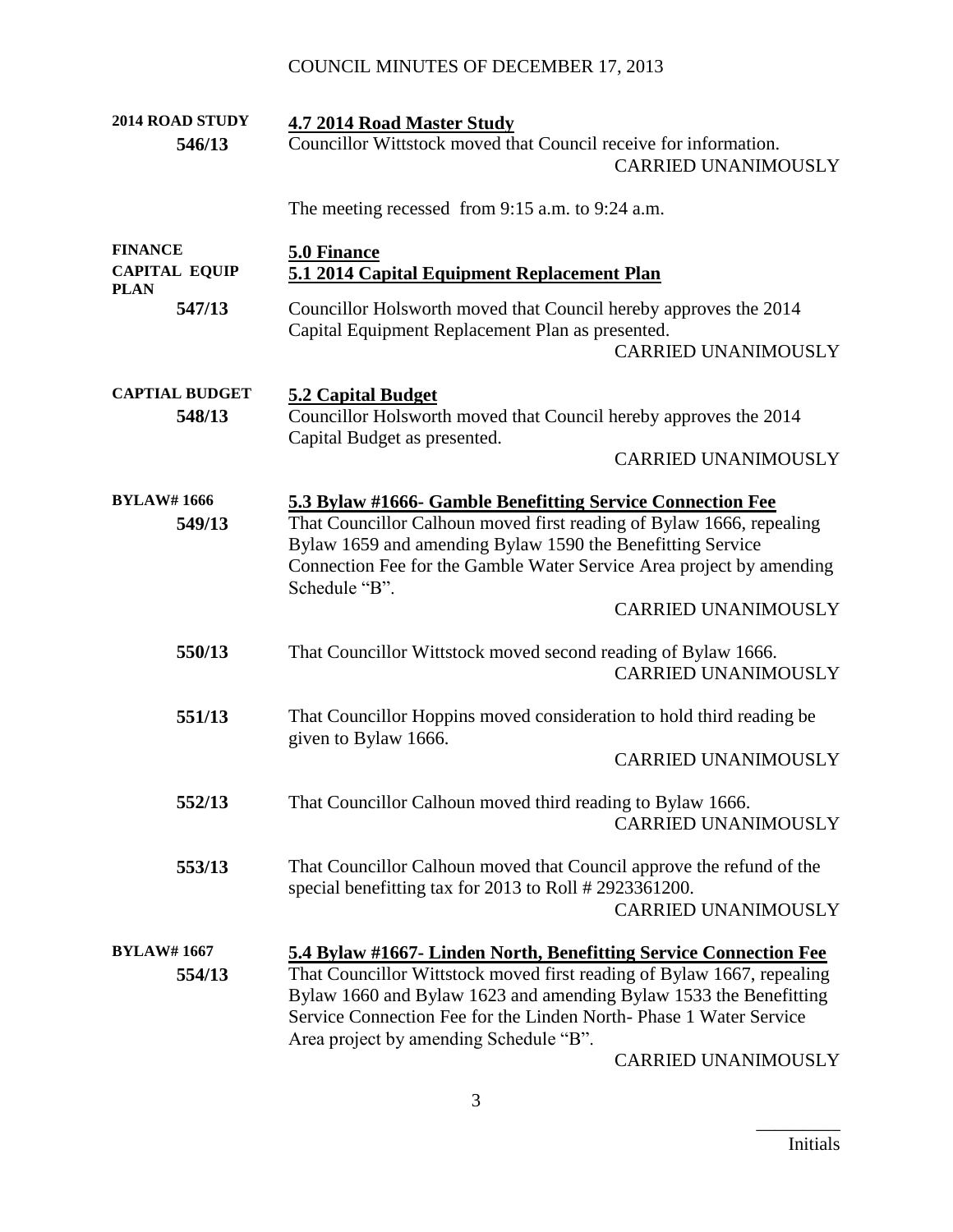| 555/13                        | That Councillor Calhoun moved second reading of Bylaw 1667.<br><b>CARRIED UNANIMOUSLY</b>                                                                                                                                                                                                                                                                                                                                                                                               |
|-------------------------------|-----------------------------------------------------------------------------------------------------------------------------------------------------------------------------------------------------------------------------------------------------------------------------------------------------------------------------------------------------------------------------------------------------------------------------------------------------------------------------------------|
| 556/13                        | That Councillor Holsworth moved consideration to hold third reading be<br>given to Bylaw 1667.<br><b>CARRIED UNANIMOUSLY</b>                                                                                                                                                                                                                                                                                                                                                            |
|                               |                                                                                                                                                                                                                                                                                                                                                                                                                                                                                         |
| 557/13                        | That Councillor Calhoun moved third reading to Bylaw 1667.<br><b>CARRIED UNANIMOUSLY</b>                                                                                                                                                                                                                                                                                                                                                                                                |
| <b>POLICY #16-9</b><br>558/13 | 5.5 Policy #16-9, Signing Authorization Policy<br>Councillor Painter moved that Council approve Policy 16-9, Signing<br>Authorization Policy as presented.<br><b>CARRIED UNANIMOUSLY</b>                                                                                                                                                                                                                                                                                                |
|                               | Norm Campion, Tim Shearlaw, Maureen Hussey and Olga Wilkinson<br>entered the meeting at 10:03 a.m.                                                                                                                                                                                                                                                                                                                                                                                      |
| <b>DELEGATION</b>             | <b>3.0 Delegations</b><br>3.1 Norm Campion, Town of Three Hills<br>Norm Campion from the Town of Three Hills was invited to Council and<br>was presented a cheque for \$25,900. The Town of Three Hills is one of<br>the recipients of the 2013 Kneehill County Recreational and Leisure<br>Capital Funding grant. The Town of Three Hills will use the funds to<br>upgrade the Tower Play Park in Three Hills.<br>Mr. Campion thanked Council for their contribution to their project. |
|                               | 3.2 Maureen Hussey, Torrington Community Association                                                                                                                                                                                                                                                                                                                                                                                                                                    |
|                               | Maureen Hussey and Olga Wilkinson representatives from the Torrington<br>Community Centre was invited to Council and were presented with a<br>cheque for \$22,400. The Torrington Community Centre is one of the<br>recipients of the 2013 Kneehill County Recreational and Leisure Capital<br>Funding grant. The Torrington Community Association will use the<br>funds to upgrade the Torrington Community Hall.                                                                      |
|                               | Ms. Hussey thanked Council for their contribution to their project.                                                                                                                                                                                                                                                                                                                                                                                                                     |
|                               | The meeting recessed from $10:12$ a.m. to $10:19$ a.m.<br>When the meeting reconvened Councillor Calhoun, Norm Campion, Tim<br>Shearlaw, Maureen Hussey and Olga Wilkinson were not present.                                                                                                                                                                                                                                                                                            |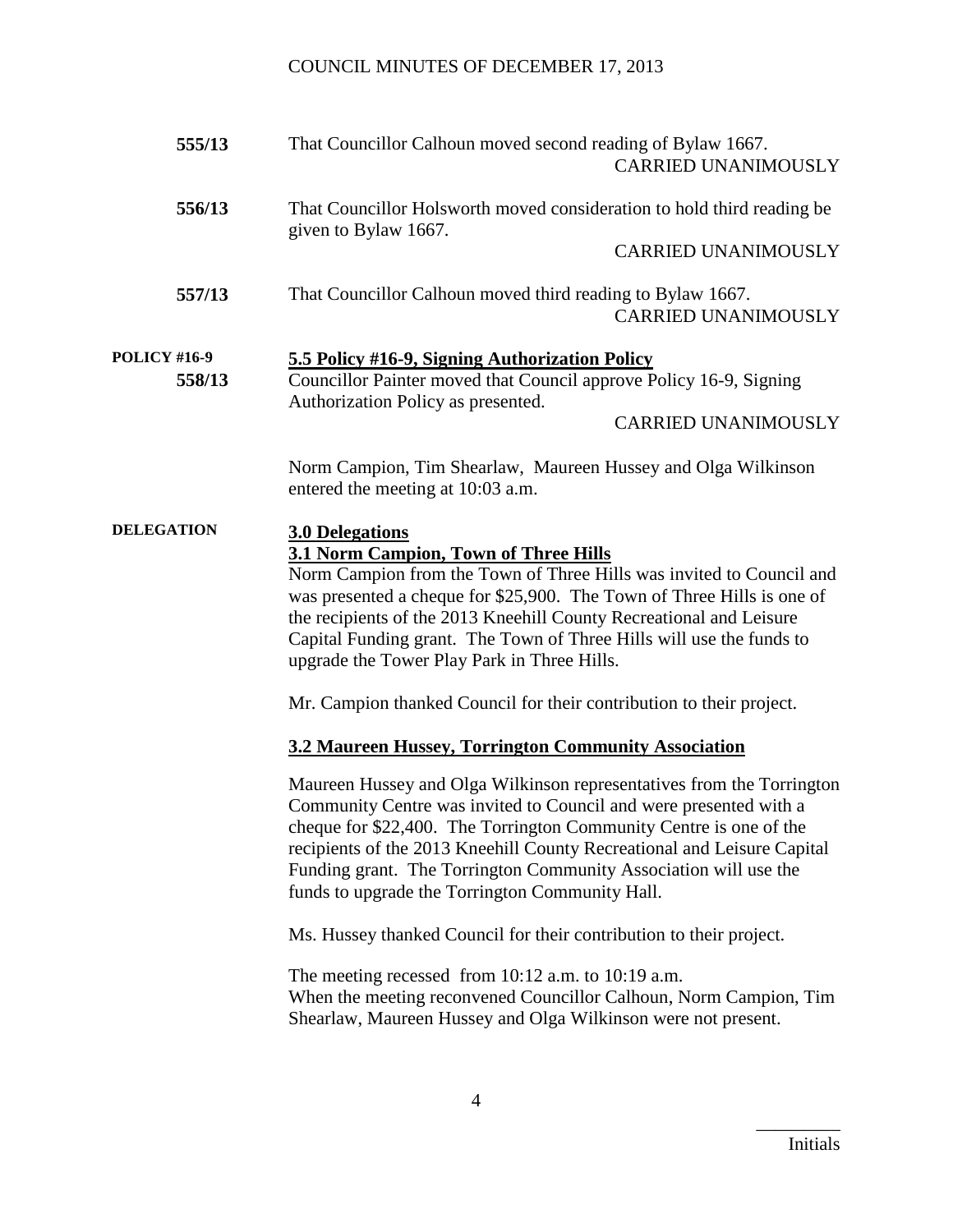| <b>FINANCE</b>            | 5.0 Finance Cont'd                                                      |
|---------------------------|-------------------------------------------------------------------------|
| <b>POLICY #16-2</b>       | 5.6 Policy #16-2, Accounts Receivable Collection Policy                 |
| 559/13                    | Councillor Holsworth moved that Council approve Policy 16-2, Accounts   |
|                           | Receivable Collection Policy as presented.                              |
|                           | <b>CARRIED UNANIMOUSLY</b>                                              |
|                           |                                                                         |
| <b>FINANCIAL REPORT</b>   | 5.7 October 2013- Financial Reports                                     |
| 560/13                    | Councillor Hoppins moved that Council receive the October 2013          |
|                           | Financial Reports as presented.                                         |
|                           | <b>CARRIED UNANIMOUSLY</b>                                              |
|                           |                                                                         |
| <b>PLAN &amp; PROTECT</b> | <b>6.0 Planning and Protective Services</b>                             |
| <b>BYLAW#1665</b>         | 6.1 Bylaw #1665, Redesignation from Agricultural to Local Rural         |
|                           | <b>Commercial</b>                                                       |
| 561/13                    | Councillor Holsworth moved to first reading of Bylaw #1665 to amend     |
|                           | the Land-Use bylaw by re-designating the designated portion of Lot 3,   |
|                           | Block1, Plan 071 0090 (Part of NW 15-30-21-W4M) from Agricultural       |
|                           | (A) to Local Rural Commercial (LRC).<br><b>CARRIED UNANIMOUSLY</b>      |
|                           |                                                                         |
| 562/13                    | Councillor Wittstock moved that a Public Hearing be held for Bylaw      |
|                           | #1665 at 10:00 a.m. on February 4, 2014.                                |
|                           | <b>CARRIED UNANIMOUSLY</b>                                              |
|                           |                                                                         |
| <b>NEW BUSINESS</b>       | 8.0 New Business Cont'd                                                 |
| POLICY #3-9               | 8.1 Policy #3-9, Electronic Devices                                     |
| 563/13                    | Councillor Wittstock moved that, Policy 3-9 Electronic Devices, be      |
|                           | accepted as proposed and amended.                                       |
|                           | <b>CARRIED UNANIMOUSLY</b>                                              |
|                           |                                                                         |
|                           | Councillor Calhoun returned to the meeting at 11:05 a.m.                |
|                           | The meeting recessed from 11:07a.m. to 11:16 a.m.                       |
|                           |                                                                         |
| <b>POLICY #3-19-5</b>     | 8.2 Policy #3-19-5, Rental of Vehicles                                  |
| 564/13                    | Councillor Calhoun moved that, Policy 3-19-5 Rental of Vehicles, be     |
|                           | accepted as proposed and presented.<br><b>CARRIED UNANIMOUSLY</b>       |
|                           |                                                                         |
| <b>POLICY #3-21</b>       | 8.3 Policy #3-21, Elected Official's Expense Allowance                  |
| 565/13                    | Councilor Wittstock moved that Policy #3-21, Elected Official's Expense |
|                           | Allowance, be accepted as proposed and presented.                       |
|                           | <b>CARRIED UNANIMOUSLY</b>                                              |
|                           |                                                                         |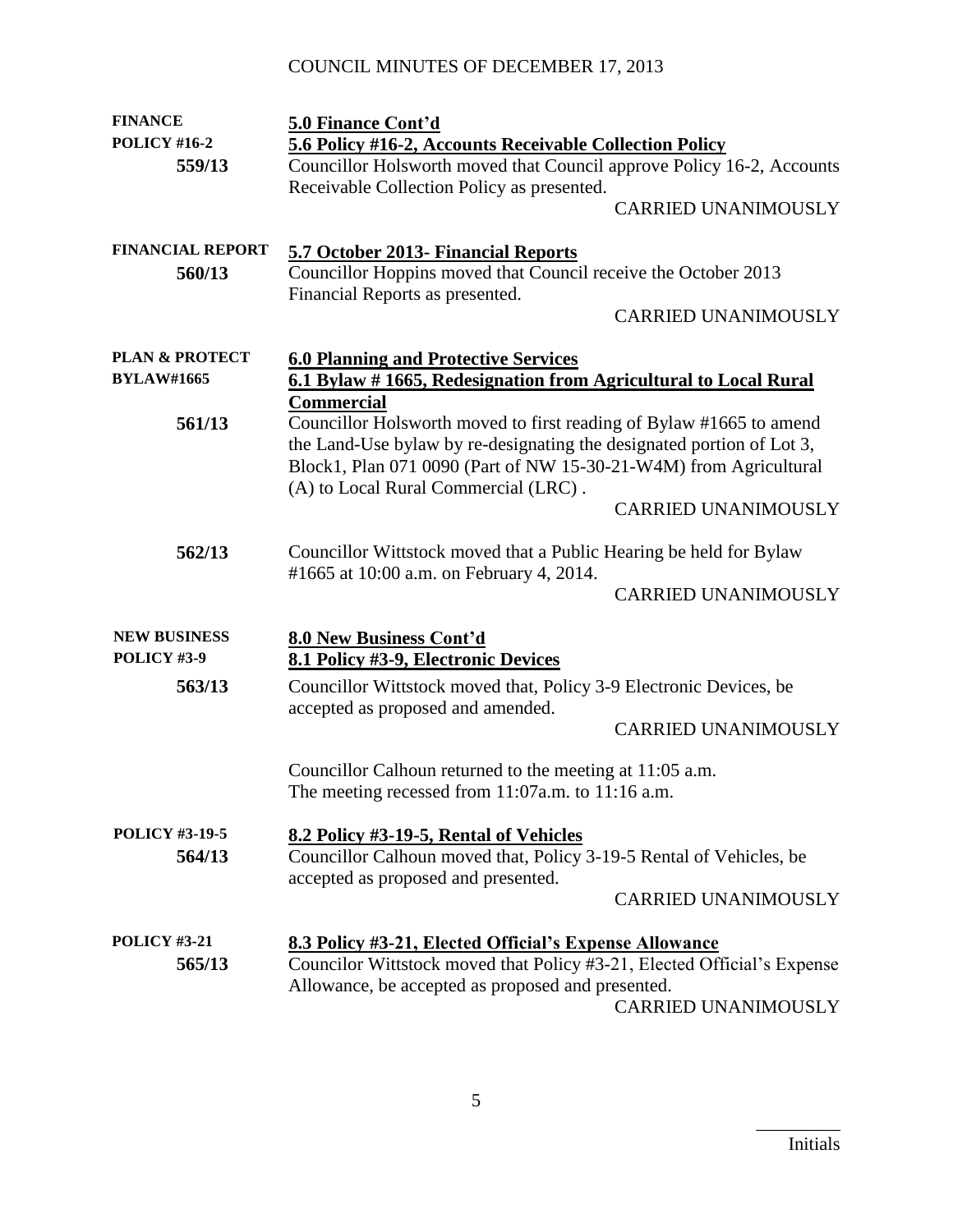| <b>COUNCIL PRIORITY</b><br>LIST    | 8.4 Council's Priority List                                                                                                                                                                                                                                                                                                                                                                                                                                                                                                                                                                                        |
|------------------------------------|--------------------------------------------------------------------------------------------------------------------------------------------------------------------------------------------------------------------------------------------------------------------------------------------------------------------------------------------------------------------------------------------------------------------------------------------------------------------------------------------------------------------------------------------------------------------------------------------------------------------|
| 566/13                             | Councillor Calhoun moved that Council adopt the following as Council's<br>priority list as a guideline.<br>1. Mill rate Adjustments- March deadline- December 17th, 2013<br>Meeting<br>2. Grant Funding Restructuring – December 17th, 2013 Meeting<br>3. Dirt Trails-Develop policy for administration to implement<br><b>Hamlet Strategies</b><br>4.<br>5. Regional Collaboration<br>6. Churchill Water Service Area, possible development top of hill<br>Drumheller<br>7. Peace Officer Program<br>8. Three Hills Municipal Airport<br>9. Regional Water<br>10. Transportation Master Plan - Spring (June) 2014 |
|                                    | <b>CARRIED UNANIMOUSLY</b>                                                                                                                                                                                                                                                                                                                                                                                                                                                                                                                                                                                         |
| POP MEETING<br><b>DATES</b>        | <b>8.5 Policies or Priorities Meeting Dates</b>                                                                                                                                                                                                                                                                                                                                                                                                                                                                                                                                                                    |
| 567/13                             | That Council approve the third Tuesday of every month at 9:00 a.m.<br>starting December 17th, 2013 for a Policies or Priorities meeting.<br><b>CARRIED UNANIMOUSLY</b>                                                                                                                                                                                                                                                                                                                                                                                                                                             |
| 568/13                             | Councillor Hoppins moved that Council meet with Acme Council on<br>February 19, 2013 at 6:00 p.m.<br><b>CARRIED UNANIMOUSLY</b>                                                                                                                                                                                                                                                                                                                                                                                                                                                                                    |
| <b>ASB POLICIES</b><br>569/13      | <b>8.6 ASB Policy Amendments</b><br>Councillor Calhoun moved that Council approve the following policies<br>Weed Control-Weed Inspection & Enforcement<br>Weed Control-Public Land Weed Control<br>Weed Control- Private Land Weed Control<br>Weed Control- Seed Cleaning Plants Inspections and Licensing<br>Weed Control- Brush & Tree Control Road Allowances<br>Weed Control- Tree Removal from County Road Allowances<br>as presented and recommended by the ASB.<br><b>CARRIED UNANIMOUSLY</b>                                                                                                               |
| <b>ASB BUSINESS PLAN</b><br>570/13 | 8.7 ASB 2014-16 Business Plan<br>Councillor Wittstock moved that Council accept 2014-2016 ASB<br>Business Plan as presented by the ASB.                                                                                                                                                                                                                                                                                                                                                                                                                                                                            |

CARRIED UNANIMOUSLY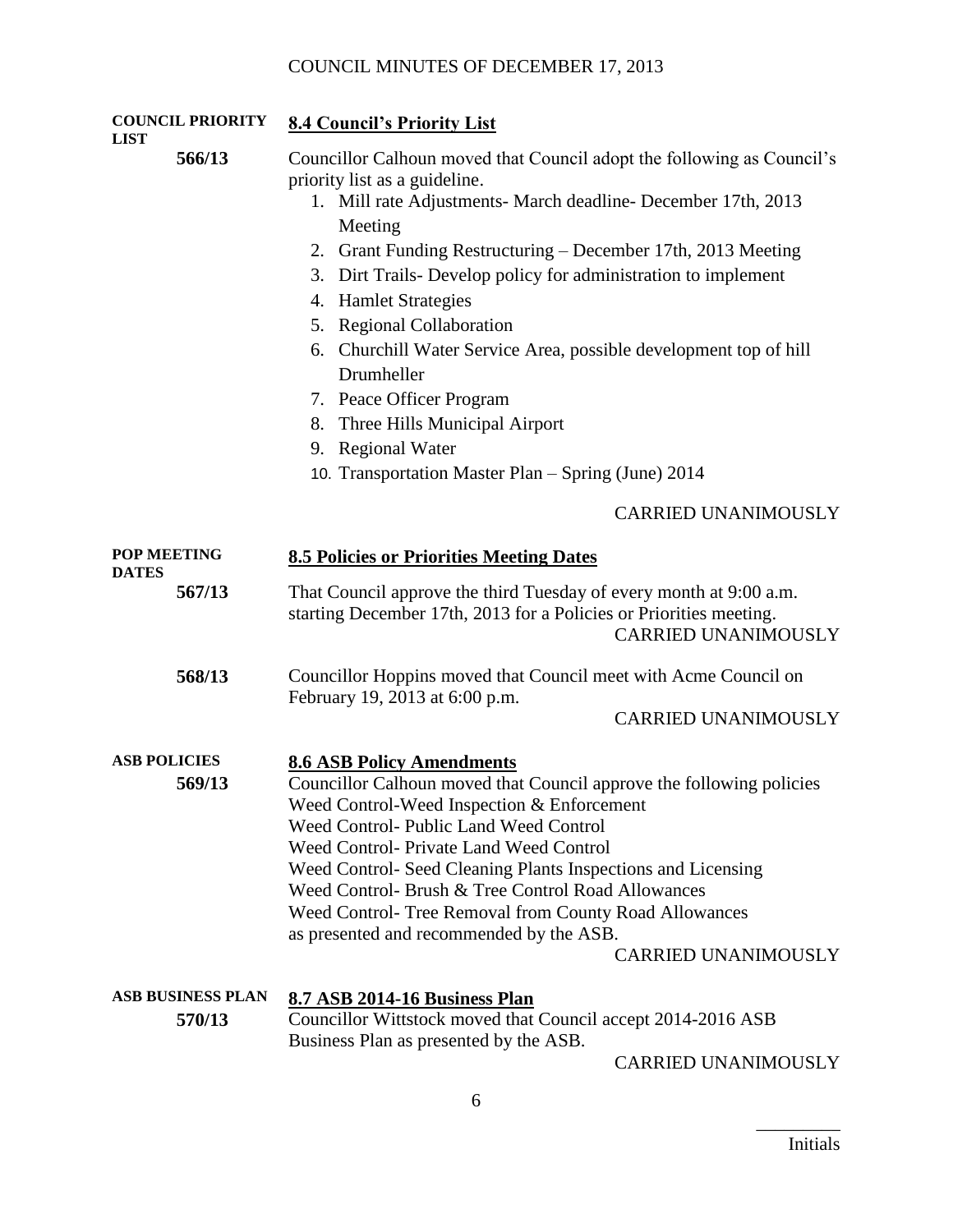| POLICY #1-1                                  | <b>8.9 ASB Structure and Remuneration Policy</b>                                                                                                                                                                                       |
|----------------------------------------------|----------------------------------------------------------------------------------------------------------------------------------------------------------------------------------------------------------------------------------------|
| 571/13                                       | Councillor Painter moved that Council approve the amendment of ASB                                                                                                                                                                     |
|                                              | Structure & Remuneration Policy as recommended and presented by the                                                                                                                                                                    |
|                                              | ASB.                                                                                                                                                                                                                                   |
|                                              | <b>CARRIED UNANIMOUSLY</b>                                                                                                                                                                                                             |
| <b>ASB MEMBER TERM</b><br><b>REPLACEMENT</b> | <b>8.10 ASB Member Term Replacement</b>                                                                                                                                                                                                |
| 572/13                                       | Councillor Holsworth moved that Council appoint Charlotte Johnson as<br>the new ASB Rate Payer Member as recommended by the ASB for the<br>term commencing on January 1st 2014 ending December 31, 2016.<br><b>CARRIED UNANIMOUSLY</b> |
| <b>BIGELOW DAM</b>                           | 8.11 Bigelow Dam                                                                                                                                                                                                                       |
| 573/13                                       | Councillor Keiver moved that Motion 594/10 be removed and that<br>Administration be directed to not continue pursuit of the Bigelow Dam                                                                                                |
|                                              | site.<br><b>CARRIED UNANIMOUSLY</b>                                                                                                                                                                                                    |
|                                              |                                                                                                                                                                                                                                        |
|                                              |                                                                                                                                                                                                                                        |
| <b>OH&amp;S INTERNAL</b><br><b>AUDIT</b>     | 8.12 Occupational Health and Safety Internal Annual Audit                                                                                                                                                                              |
| 574/13                                       | Councillor Wittstock moved that the 2013 Safety Audit be received for<br>information.                                                                                                                                                  |
|                                              | <b>CARRIED UNANIMOUSLY</b>                                                                                                                                                                                                             |
| <b>UPPER SHOP</b><br><b>TENDER</b>           | <b>8.13 Upper Floor of Shop Tender</b>                                                                                                                                                                                                 |
| 575/13                                       | Councillor Calhoun moved that the Kneehill County Shop- Second Floor<br>Development, tender results be awarded to the lowest qualified bidder.<br><b>CARRIED UNANIMOUSLY</b>                                                           |
|                                              | The meeting recessed from $12:08$ a.m. to $12:47$ p.m.                                                                                                                                                                                 |
|                                              | Councillor Hoppins and Debi Moon were not present when the meeting<br>reconvened.                                                                                                                                                      |
| <b>SNOW PLOWING</b>                          | <b>8.14 Snowplowing School Bus Routes</b><br>Council discussed Snowplowing School Bus Routes.                                                                                                                                          |
| <b>CAO REPORT</b><br>576/13                  | 8.15 CAO Report<br>Councillor Painter moved that the CAO Report for November 2013 be<br>received for information.                                                                                                                      |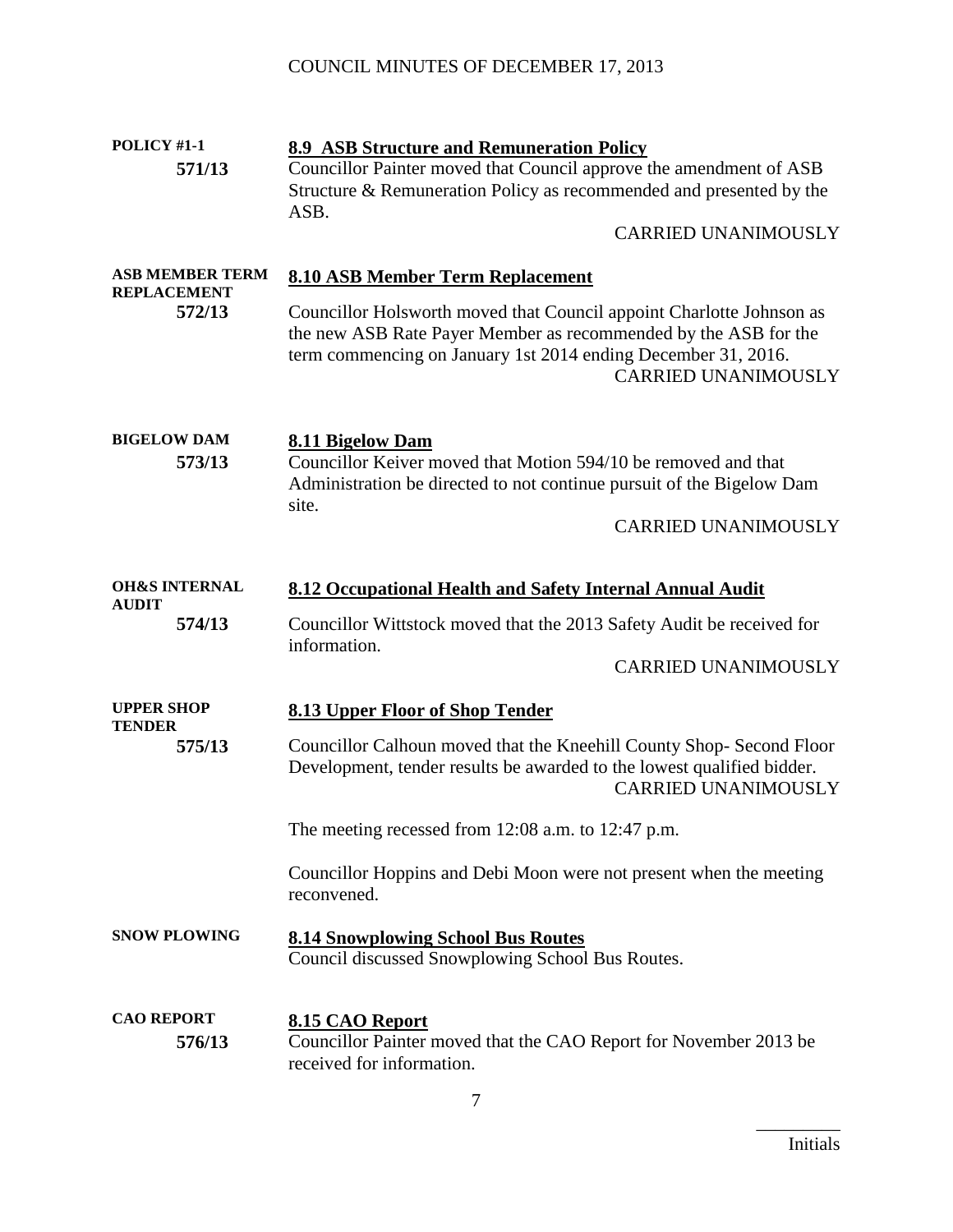#### CARRIED UNANIMOUSLY

| <b>BMO FARM</b><br><b>FAMIILY AWARD</b> | 8.8 BMO Bank of Montreal Farm Family Award Cont'd                                                                                                                                                                                                                                                                                                                                                       |
|-----------------------------------------|---------------------------------------------------------------------------------------------------------------------------------------------------------------------------------------------------------------------------------------------------------------------------------------------------------------------------------------------------------------------------------------------------------|
|                                         | Councillor Calhoun moved to lift this agenda item from the table.<br><b>CARRIED UNANIMOUSLY</b>                                                                                                                                                                                                                                                                                                         |
| 577/13                                  | Councillor Wittstock moved that Council select Matt and Tara Sawyer<br>for the 2014 BMO Bank of Montreal Farm Family Award.<br><b>CARRIED UNANIMOUSLY</b>                                                                                                                                                                                                                                               |
| <b>COUNCIL REPORTS</b>                  | <b>10.0 Council and Committee Reports</b><br>10.1 Central Alberta Economic Partnership (CAEP)- Written report<br>was submitted from Councillor Calhoun on the Central Alberta<br>Economic Partnership AGM meeting she attended on November 27 <sup>th</sup> ,<br>2013.                                                                                                                                  |
|                                         | <b>10.2 Doctor Recruitment and Retention/Medical Clinic- Verbal report</b><br>was presented by Reeve Long. Committee will be pursuing some new<br>recruitment initiatives.                                                                                                                                                                                                                              |
| 578/13                                  | Councillor Holsworth moved that Council direct administration to create<br>a letter to each of the physicians in the Three Hills and Trochu Medical<br>Clinics advising them that the construction of the new medical clinic will<br>be placed on hold until both clinics can agree on a consolidation plan and<br>a binding commitment that both clinics will work under one clinic in<br>Three Hills. |
|                                         | <b>CARRIED UNANIMOUSLY</b>                                                                                                                                                                                                                                                                                                                                                                              |
| 579/13                                  | Councillor Calhoun moved that Council receive the Council and                                                                                                                                                                                                                                                                                                                                           |
|                                         | Committee reports as presented.<br><b>CARRIED UNANIMOUSLY</b>                                                                                                                                                                                                                                                                                                                                           |
| <b>CORRESPONDENCE</b><br>580/13         | 11.0 Correspondence Report<br>Councillor Calhoun moved that Council receive the Correspondence<br>Report as presented.<br><b>CARRIED UNANIMOUSLY</b>                                                                                                                                                                                                                                                    |
| <b>COUNCIL ACT LIST</b><br>581/13       | 12.0 Council Follow-up Action List<br>Councillor Painter moved that Council receive the November 28 <sup>th</sup> , 2013<br>Council Follow-Up Action List as presented for information.                                                                                                                                                                                                                 |